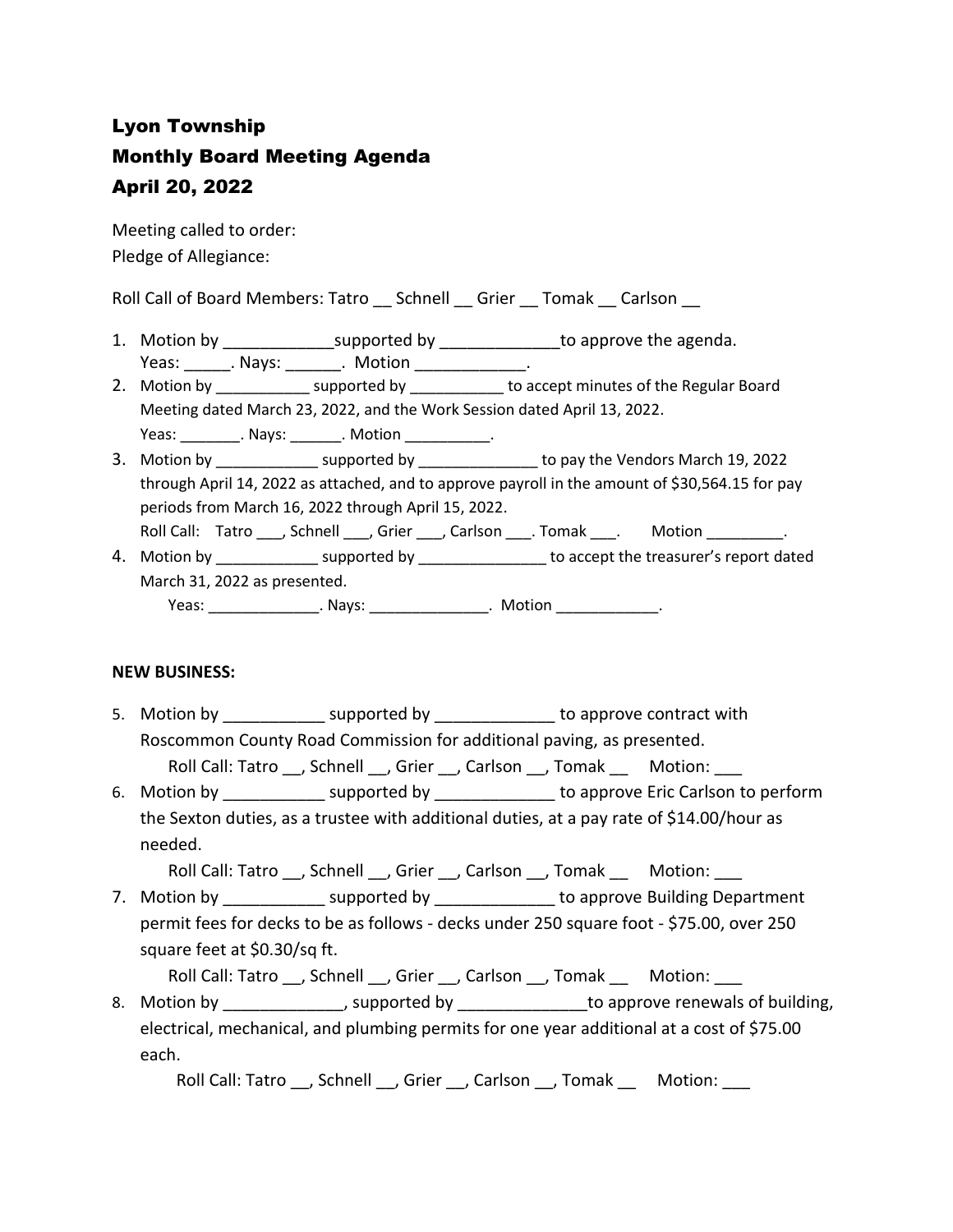9. Motion by \_\_\_\_\_\_\_\_\_\_\_, supported by \_\_\_\_\_\_\_\_\_ to approve advertising Lyon Township in the Higgins Lake Map at a cost of \$95.00

Roll Call: Tatro \_\_, Schnell \_\_, Grier \_\_, Carlson \_\_, Tomak \_\_ Motion: \_\_\_

10. Motion by \_\_\_\_\_\_\_\_\_\_\_, supported by \_\_\_\_\_\_\_\_\_ to approve ZBA board member pay to \$50.00 per filing of appeals for fiscal year 2022/2023

Roll Call: Tatro \_\_, Schnell \_\_, Grier \_\_, Carlson \_\_, Tomak \_\_ Motion: \_\_\_

11. Motion by \_\_\_\_\_\_\_\_\_\_\_, supported by \_\_\_\_\_\_\_\_\_ to approve the bid from Honor Security Inc for purchase and installation of 10 security cameras at a cost of \$16,716.00, plus the monthly subscription service.

Roll Call: Tatro , Schnell , Grier , Carlson , Tomak Motion:

**CORRESPENDENCE:** None

**BOARD COMMENTS:** 

**Supervisor Tatro:**

**Clerk Schnell:** 

**Treasurer Grier:**

**Trustee Tomak:**

**Trustee Carlson:**